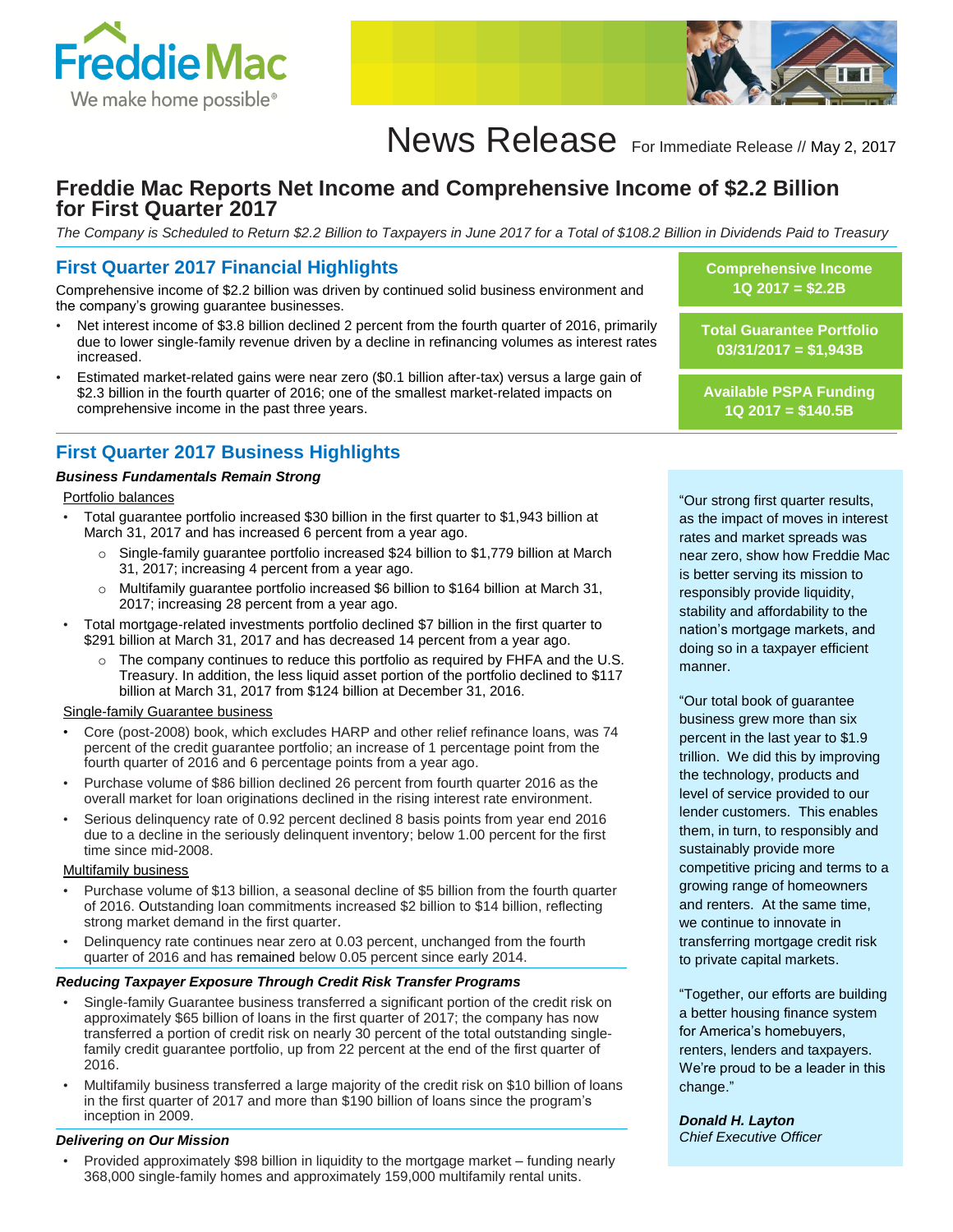McLean, VA — Freddie Mac (OTCQB: FMCC) today reported net income of \$2.2 billion for the first quarter of 2017, compared to net income of \$4.8 billion for the fourth quarter of 2016. The company also reported comprehensive income of \$2.2 billion for the first quarter of 2017, compared to comprehensive income of \$3.9 billion for the fourth quarter of 2016.

|    |                                                 | <b>Three Months Ended</b> |          |                |          |               |         |  |  |
|----|-------------------------------------------------|---------------------------|----------|----------------|----------|---------------|---------|--|--|
|    | (\$ Millions)                                   |                           | 3/31/17  |                | 12/31/16 | <b>Change</b> |         |  |  |
| 1  | Net interest income                             | $\mathfrak{F}$            | 3,795    | $\frac{1}{2}$  | 3,885    | \$            | (90)    |  |  |
| 2  | Benefit (provision) for credit losses           |                           | 116      |                | (326)    |               | 442     |  |  |
| 3  | Derivative gains (losses)                       |                           | (302)    |                | 6,381    |               | (6,683) |  |  |
| 4  | Other non-interest income (loss) <sup>(1)</sup> |                           | 676      |                | (1, 411) |               | 2,087   |  |  |
| 5  | Non-interest income                             |                           | 374      |                | 4,970    |               | (4,596) |  |  |
| 6  | Administrative expense                          |                           | (511)    |                | (584)    |               | 73      |  |  |
| 7  | Other non-interest expense                      |                           | (453)    |                | (582)    |               | 129     |  |  |
| 8  | Non-interest expense                            |                           | (964)    |                | (1, 166) |               | 202     |  |  |
| 9  | <b>Pre-tax income</b>                           |                           | 3,321    |                | 7,363    |               | (4,042) |  |  |
| 10 | Income tax expense                              |                           | (1, 110) |                | (2, 516) |               | 1,406   |  |  |
| 11 | <b>Net income</b>                               | \$                        | 2,211    | \$             | 4,847    | \$            | (2,636) |  |  |
|    | 12 Total other comprehensive income (loss)      |                           | 23       |                | (972)    |               | 995     |  |  |
| 13 | <b>Comprehensive income</b>                     | \$                        | 2,234    | \$             | 3,875    | \$            | (1,641) |  |  |
|    | Memo Item                                       |                           |          |                |          |               |         |  |  |
| 14 | Guarantee fee income <sup>(1)</sup>             | $\mathfrak{L}$            | 149      | $\mathfrak{L}$ | 146      | \$            | 3       |  |  |

### *Summary Consolidated Statements of Comprehensive Income*

*(1) Guarantee fee income on a GAAP basis is primarily from the company's multifamily business and is included in Other income (loss) on Freddie Mac's condensed consolidated statements of comprehensive income.* 

# **Financial Results Discussion**

Freddie Mac's first quarter 2017 net income of \$2.2 billion and comprehensive income of \$2.2 billion decreased \$2.6 billion and \$1.6 billion, respectively, from the fourth quarter of 2016. The decline in the company's first quarter 2017 results was primarily driven by a reduction in market-related gains as interest rates and spreads did not change significantly in the first quarter of 2017.

- Net Interest Rate Effect: Estimated fair value gain was near zero for the first quarter of 2017 driven by slight increases in interest rates, compared to \$2.0 billion (after-tax) estimated fair value gain for the fourth quarter of 2016 as longer-term interest rates increased significantly. (See Net Interest Rate Effect table for additional details.)
- Spread Change Effect: \$0.1 billion (after-tax) estimated gain for the first quarter of 2017, compared to a \$0.3 billion (after-tax) estimated gain for the fourth quarter of 2016, as market spreads tightened less in the first quarter of 2017.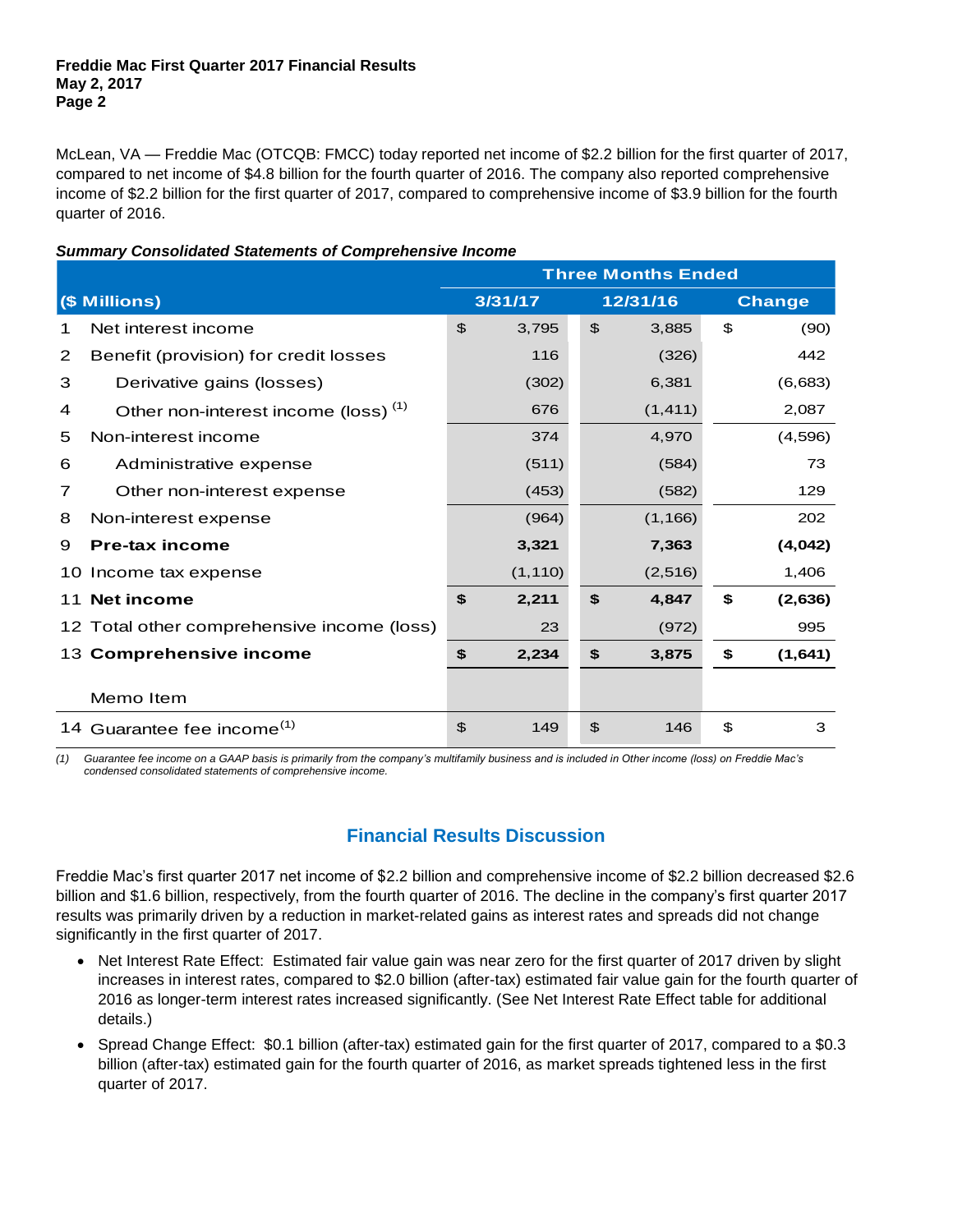### *Net Interest Rate Effect*

|                                                                                                                            | <b>Three Months Ended</b> |         |                      |          |    |               |
|----------------------------------------------------------------------------------------------------------------------------|---------------------------|---------|----------------------|----------|----|---------------|
| (\$ Billions)                                                                                                              |                           | 3/31/17 |                      | 12/31/16 |    | <b>Change</b> |
| Derivative gains (losses) <sup>(1)</sup><br>1                                                                              | \$                        | (0.3)   | $\sqrt[6]{3}$        | 6.4      | \$ | (6.7)         |
| Gains (losses) on derivatives in fair value hedge relationships                                                            |                           | 0.1     |                      |          |    | 0.1           |
| Less:                                                                                                                      |                           |         |                      |          |    |               |
| 3<br>Accrual of periodic cash settlements                                                                                  |                           | (0.5)   |                      | (0.4)    |    | (0.1)         |
| Non-interest rate effect on derivative fair values<br>4                                                                    |                           | (0.2)   |                      | 0.1      |    | (0.3)         |
| Interest rate effect on derivative fair values<br>5                                                                        | \$                        | 0.5     | $\mathcal{S}$<br>6.7 |          | \$ | (6.2)         |
| Add:                                                                                                                       |                           |         |                      |          |    |               |
| Estimate of offsetting interest rate effect related to financial<br>6<br>instruments measured at fair value <sup>(2)</sup> |                           | (0.5)   |                      | (3.6)    |    | 3.1           |
| Gains (losses) on mortgage loans in fair value hedge relationships                                                         |                           |         |                      |          |    |               |
| Income tax (expense) benefit - @ 35%<br>8                                                                                  |                           |         |                      | (1.1)    |    | 1.1           |
| Estimated net interest rate effect on comprehensive income<br>9                                                            | \$                        |         | \$                   | 2.0      | S  | (2.0)         |

*(1) Includes fair value gains (losses) on derivatives while not in fair value hedge relationships.*

*(2) Includes the interest-rate effect on the company's trading securities, available-for-sale securities, mortgage loans held-for-sale, and other assets and debt for which the company elected the fair value option, which is reflected in Other non-interest income (loss) and Total other comprehensive income (loss) on Freddie Mac's condensed consolidated statements of comprehensive income.*

# **Selected Financial Measures**



 Net interest income was \$3.8 billion for the first quarter of 2017, a decrease of \$90 million from the fourth quarter of 2016.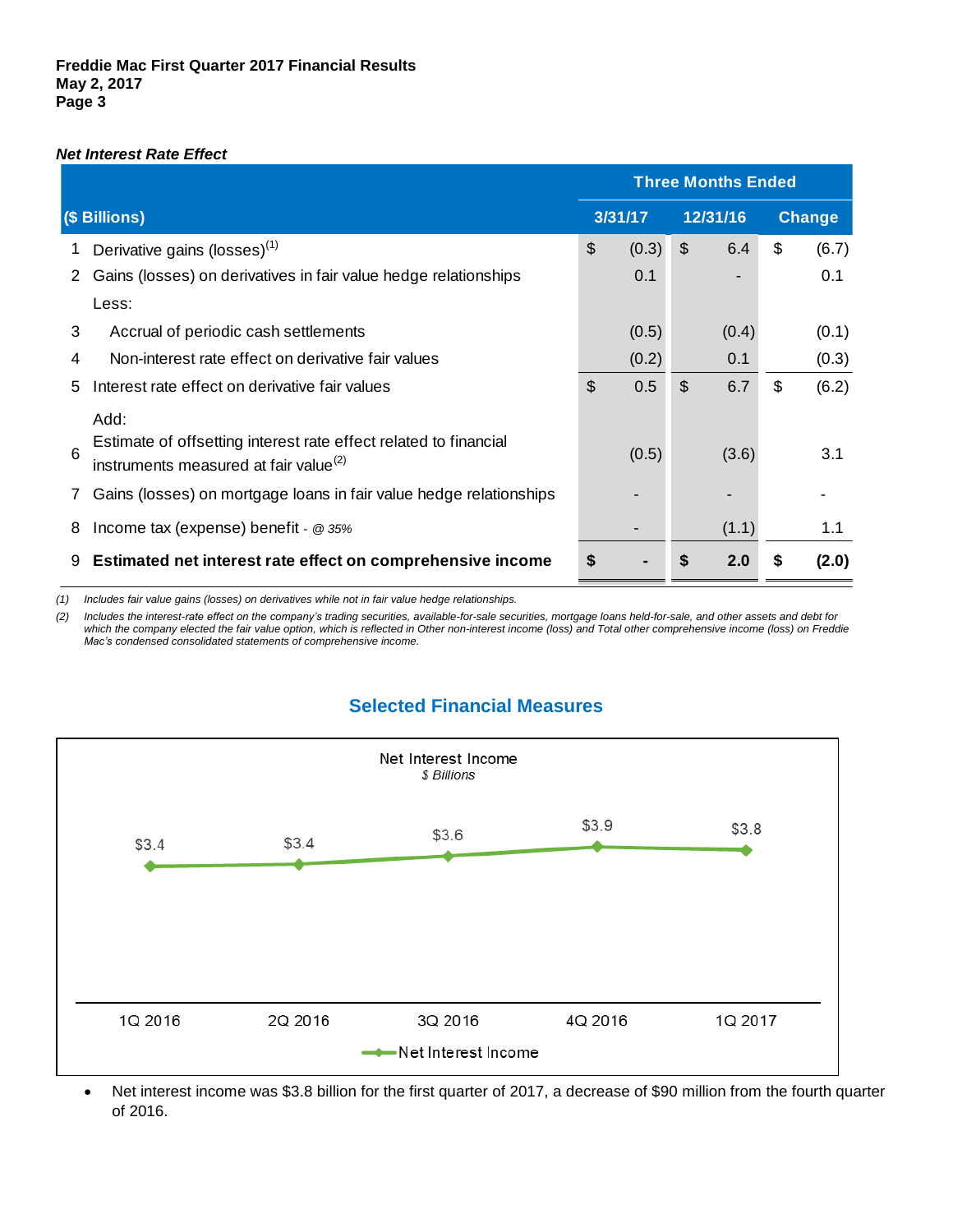The decrease in net interest income primarily reflects lower single-family revenue driven by a decline in refinancing volumes as interest rates increased, partially offset by higher average contractual guarantee fees.



*(1) Guarantee fee income on a GAAP basis is primarily from the company's multifamily business and is included in Other income (loss) on Freddie Mac's condensed consolidated statements of comprehensive income.*

 Guarantee fee income, primarily from the company's multifamily business, was \$149 million for the first quarter of 2017, slightly higher than the fourth quarter of 2016.



- Benefit for credit losses was \$116 million, a shift from a provision for credit losses of \$326 million for the fourth quarter of 2016.
	- The provision for credit losses in the fourth quarter of 2016 primarily reflected a higher valuation of the cost of interest rate concessions on certain modified loans.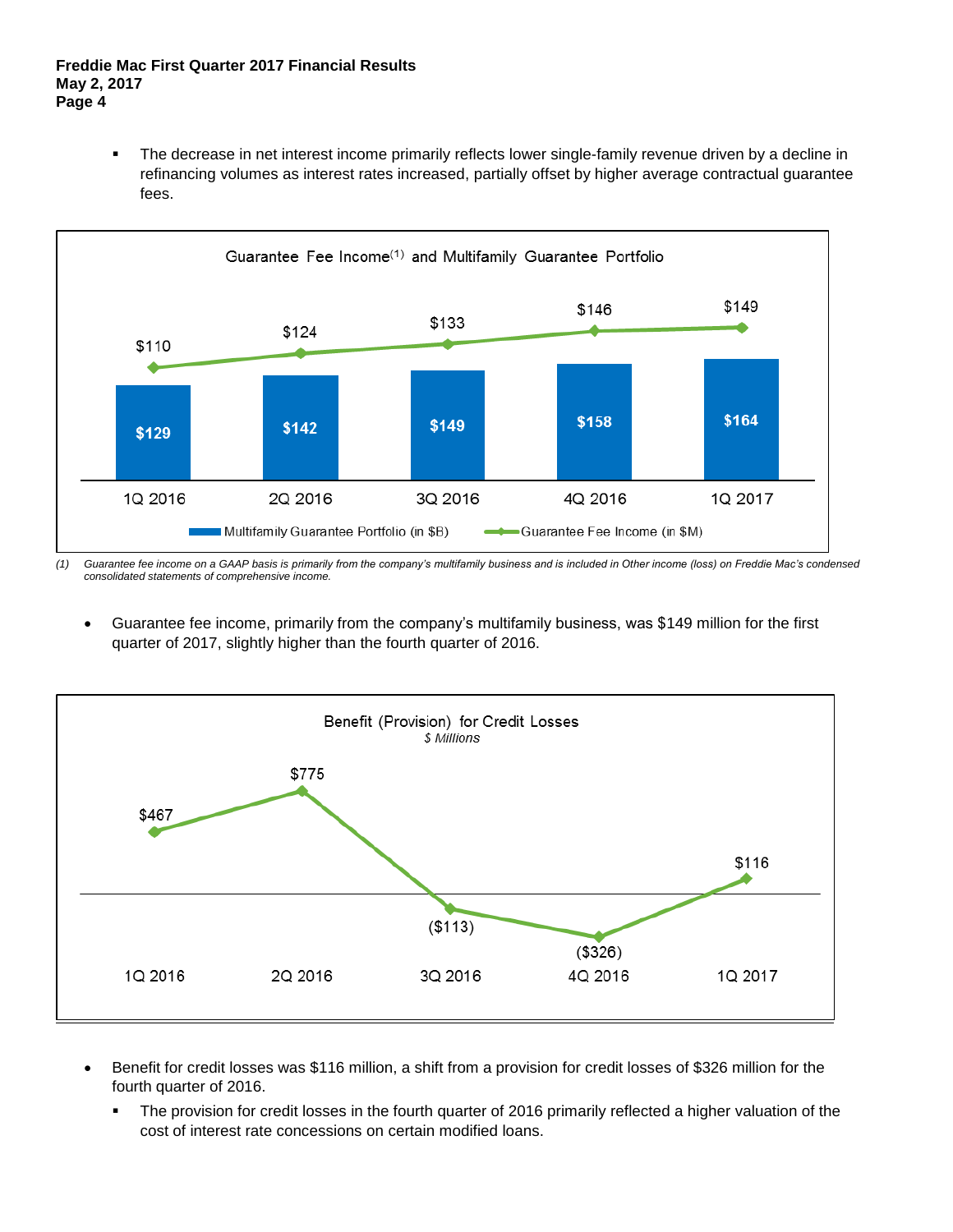$\circ$  On January 1, 2017, the company elected a new accounting policy for loan reclassifications from held-for-investment to held-for-sale. Under the new policy, when the company reclassifies (transfers) a loan from held-for-investment to held-for-sale, the company charges off the entire difference between the loan's recorded investment and its fair value if the loan has a history of credit-related issues. Expenses related to property taxes and insurance are included as part of the charge-off. If the charge-off amount exceeds the existing loan loss reserve amount, an additional provision for credit losses is recorded. Any declines in loan fair value after the date of transfer will be recognized as a valuation allowance, with an offset recorded to other income (loss). This new policy election was applied prospectively, as it was not practical to apply it retrospectively.

# **Variability of Earnings**

Freddie Mac's financial results are subject to significant earnings variability from period to period. This variability is primarily driven by:

- Interest-Rate Volatility Freddie Mac holds assets and liabilities that expose it to interest-rate risk. Through its use of derivatives, the company manages its exposure to interest-rate risk on an economic basis to a low level as measured by the company's models. However, the way the company accounts for its financial assets and liabilities (i.e., some are measured at amortized cost, while others are measured at fair value), including derivatives, creates volatility in the company's GAAP earnings when interest rates fluctuate. Based upon the composition of its financial assets and liabilities, including derivatives, at March 31, 2017, the company generally recognizes fair value losses in earnings when long-term interest rates decline. This volatility generally is not indicative of the underlying economics of its business.
- Spread Volatility The volatility of market spreads (i.e., credit spreads, liquidity spreads, risk premiums, etc.), or OAS, is the risk associated with changes in the excess of market interest rates over benchmark rates. Freddie Mac holds assets and liabilities that expose it to spread volatility, which may contribute to significant GAAP earnings volatility. For financial assets measured at fair value, the company generally recognizes fair value losses when market spreads widen. Conversely, for financial liabilities measured at fair value, the company generally recognizes fair value gains when market spreads widen.

The variability of GAAP earnings and the declining capital reserve required under the terms of the Senior Preferred Stock Purchase Agreement (Purchase Agreement) (ultimately reaching zero in 2018) increase the risk of Freddie Mac having a negative net worth and thus being required to draw from Treasury. The company could face a risk of a draw for a variety of reasons.

In an effort to reduce the company's GAAP earnings volatility, and thereby the probability of a draw due to changes in interest rates, the company entered into certain transactions, including structured transactions, that have resulted in additional financial assets being recognized and measured at fair value, which help to reduce the measurement differences. In addition, on February 2, 2017, the company began using fair value hedge accounting for certain singlefamily mortgage loans, which further reduces the interest-rate sensitivity in its GAAP earnings. These transactions, and especially the application of fair value hedge accounting, have significantly reduced the volatility in the company's GAAP earnings, and have more closely aligned GAAP earnings with the underlying economics of its business.

# **Non-GAAP Financial Measure Highlights**

In addition to analyzing the company's results on a GAAP basis, management reviews certain financial measures on an "adjusted", or non-GAAP, basis. The adjusted, or non-GAAP, financial measures are calculated by reclassifying certain credit guarantee-related activities and investment-related activities between various line items on the company's GAAP condensed consolidated statements of comprehensive income. Management believes the non-GAAP financial measures are useful because they more clearly explain the company's sources of revenue. The company does not present adjusted measures for net income or comprehensive income.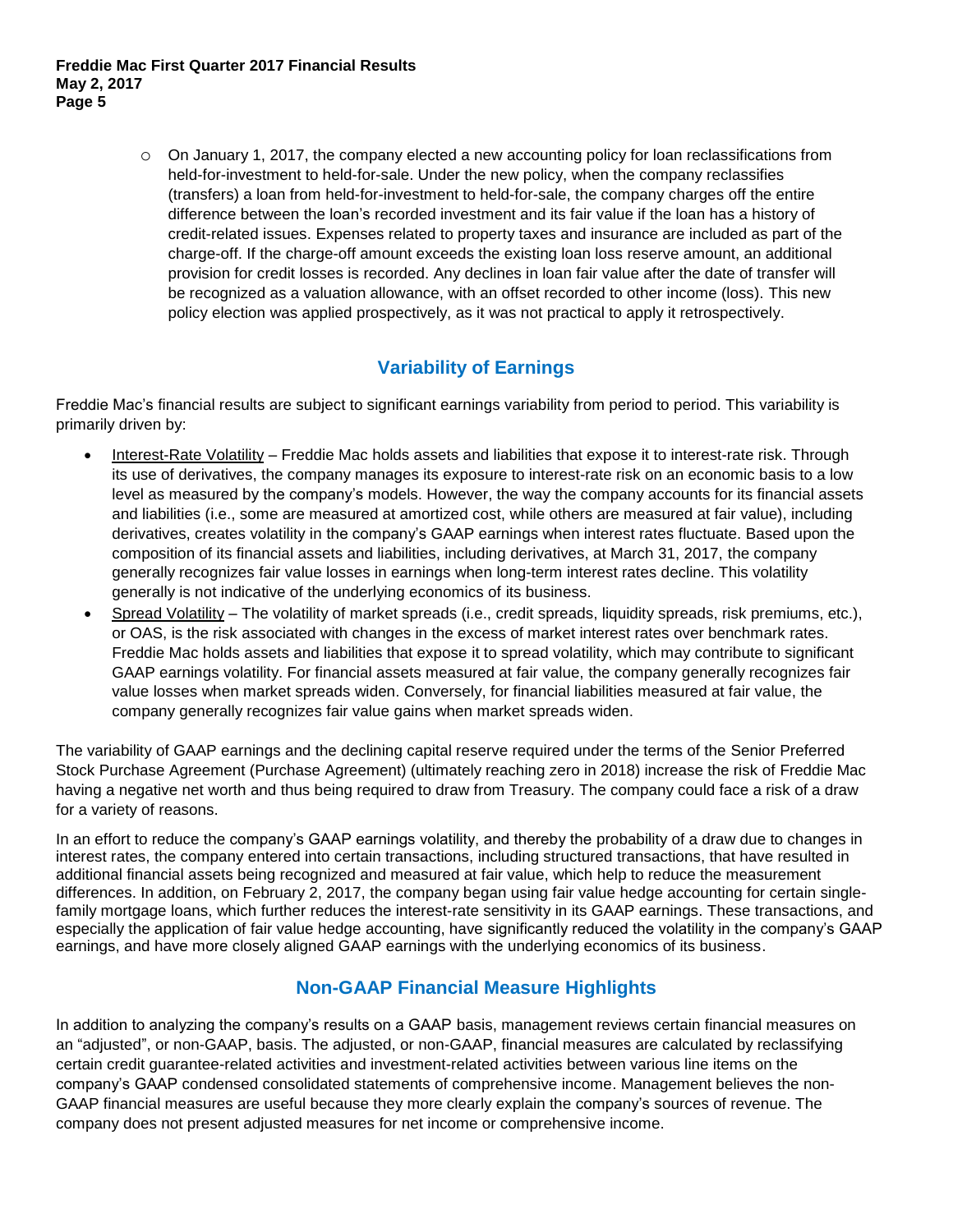#### **Freddie Mac First Quarter 2017 Financial Results May 2, 2017 Page 6**

- The company's GAAP net interest income includes the spread earned on its investments activities plus the guarantee fees earned by its single-family business. GAAP guarantee fees are primarily those generated by its multifamily business.
	- Adjusted net interest income is the net spread earned on the company's investments activities, including the cost of funds associated with using derivatives.
	- Adjusted guarantee fee income is designed to show the revenues from guarantee fees from both the single-family and multifamily businesses, net of the 10 basis point guarantee fee remitted to Treasury as part of the Temporary Payroll Tax Cut Continuation Act of 2011.

The graphs that follow show the company's two non-GAAP financial measures – adjusted net interest income and adjusted guarantee fee income.



*(1) Non-GAAP financial measure. For reconciliations to the comparable amounts under GAAP, see page 16 of this press release.* 

*(2) During the first quarter of 2017, the company discontinued adjustments which reflected the reclassification of amortization of upfront cash paid and received upon acquisitions and issuances of swaptions and options from GAAP derivative gains (losses) to adjusted net interest income. Prior period results have been revised to conform to the current period presentation.*

- Adjusted net interest income was \$1.2 billion, an increase of \$45 million from the fourth quarter of 2016.
	- The increase in adjusted net interest income primarily reflects both higher multifamily held-for-sale portfolio balances and higher prepayment fee income on certain mortgage loans.
	- Adjusted net interest income is expected to decline over the long term, primarily as a result of the company's ongoing reduction of its mortgage-related investments portfolio in accordance with the requirements of the Purchase Agreement and FHFA.
- The mortgage-related investments portfolio was \$291.2 billion as of March 31, 2017, a decline of \$7.2 billion from December 31, 2016.
	- The company remains focused on reducing the balance of less liquid assets in this portfolio. The balance of less liquid assets was \$117.2 billion as of March 31, 2017, a decline of \$6.7 billion, or 5.4 percent, from December 31, 2016.
		- $\circ$  Less liquid assets (e.g., reperforming loans, performing modified loans, single-family seriously delinquent loans, and mortgage-related securities not guaranteed by a GSE or the U.S. government) are less liquid than agency securities and loans in the securitization pipeline.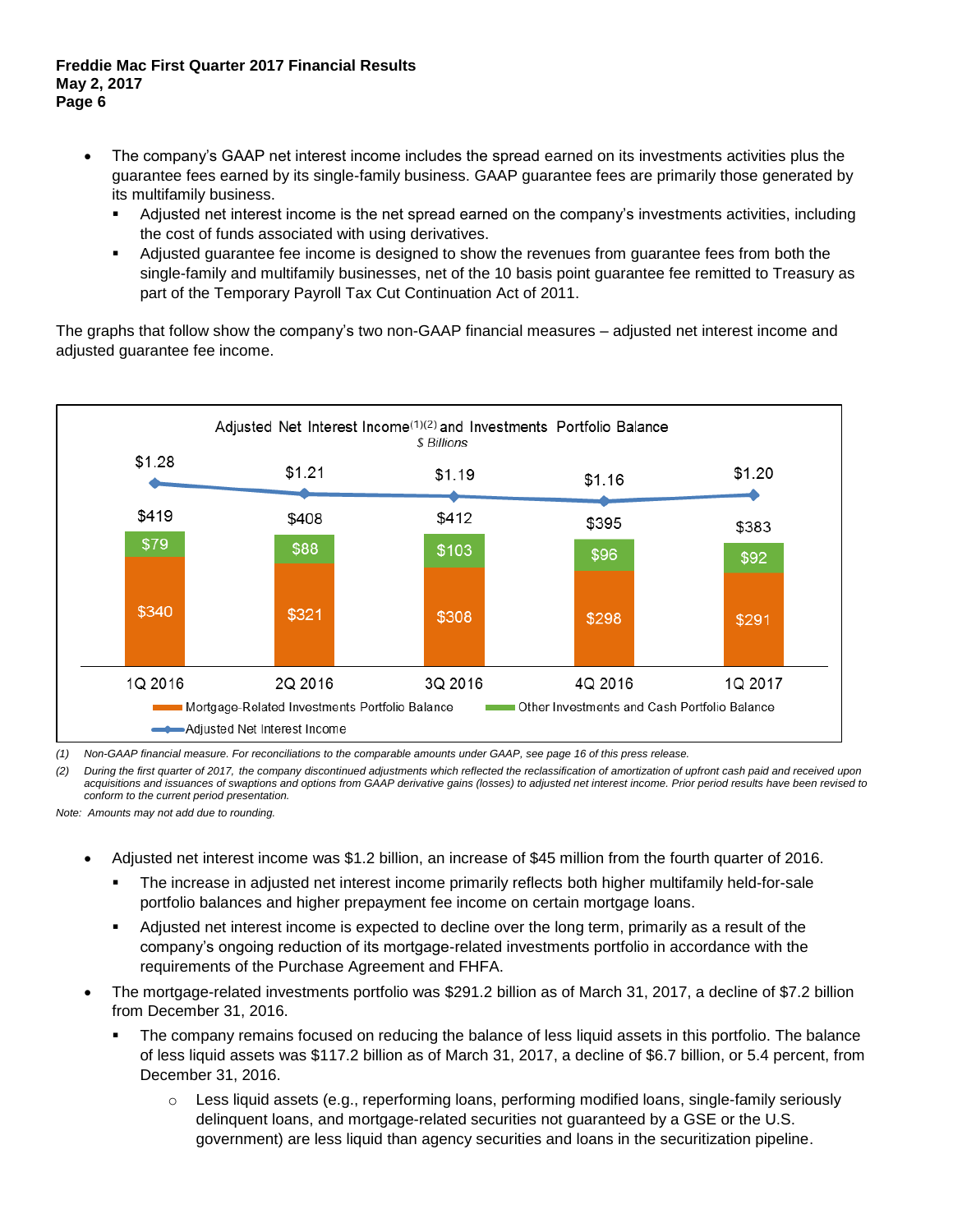

*(1) Non-GAAP financial measure. For reconciliations to the comparable amounts under GAAP, see page 16 of this press release.* 

*(2) Total guarantee portfolio balance represents the total of the single-family credit guarantee portfolio and the multifamily guarantee portfolio.*

*(3) Calculated as annualized quarterly adjusted guarantee fee income divided by the total guarantee portfolio balance.*

- Adjusted guarantee fee income was \$1.6 billion, a decrease of \$240 million from the fourth quarter of 2016.
	- The decrease in adjusted guarantee fee income primarily reflects lower single-family revenue driven by a decline in refinancing volumes as interest rates increased, partially offset by higher average contractual guarantee fees.
		- $\circ$  Adjusted guarantee fee income from contractual guarantee fees is expected to increase over the long term as guarantee fees on new business are generally higher than the fees received on older vintages that continue to run off.
		- $\circ$  The recognition of upfront fees, which is primarily driven by refinances, generally decreases in periods when refinance activity declines due to a higher interest rate environment.
	- The total guarantee portfolio balance grew to \$1,943 billion at March 31, 2017, an increase of approximately \$30 billion from December 31, 2016.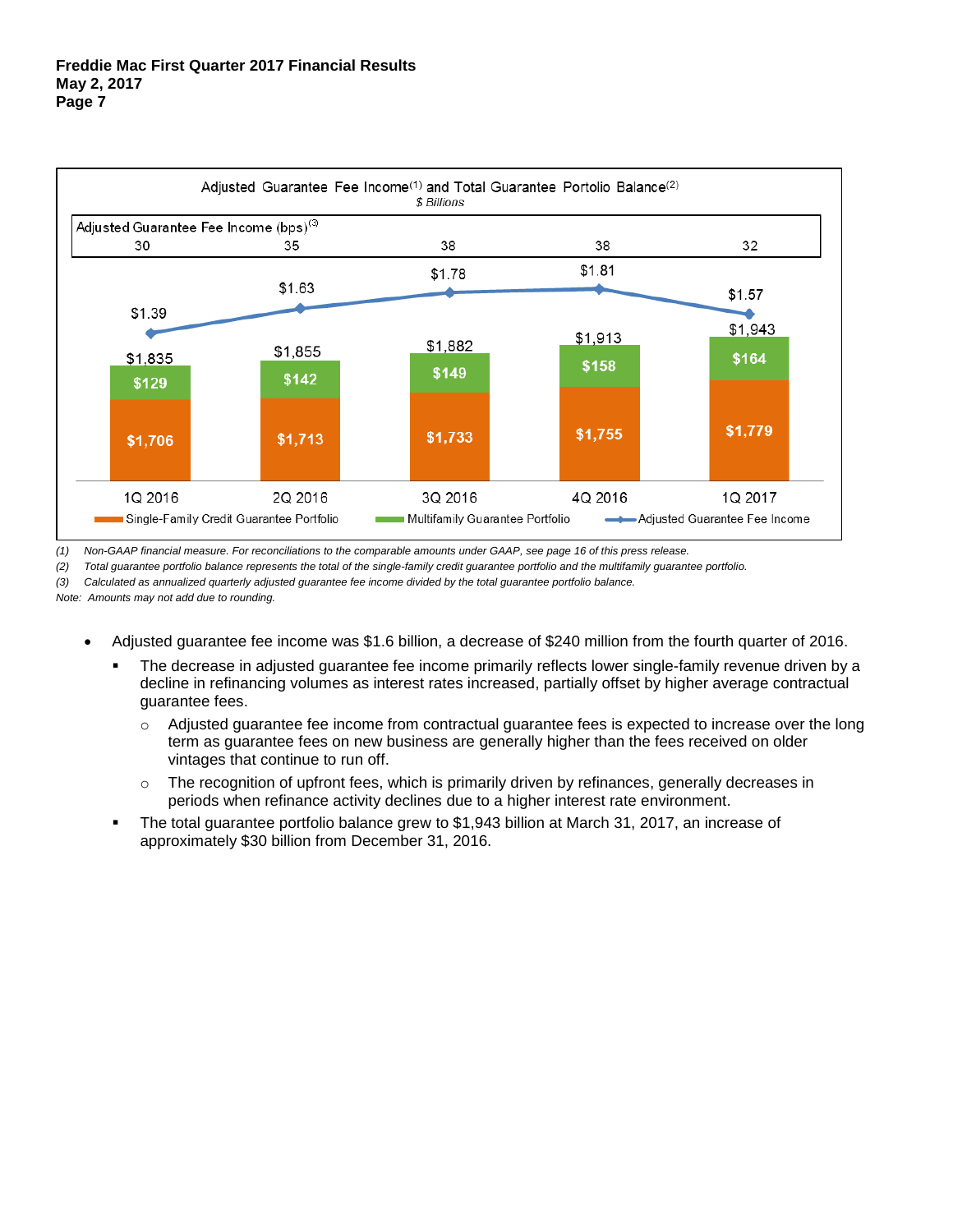# **Segment Financial Results and Business Highlights**

Freddie Mac's operations consist of three reportable segments, which are based on the types of business activities they perform – Single-Family Guarantee, Multifamily and Investments. The company presents Segment Earnings for each segment by reclassifying certain credit guarantee-related and investment-related activities between various line items on its GAAP condensed consolidated statements of comprehensive income and allocating certain revenue and expenses, including certain returns on assets and funding costs and all administrative expenses, to its three reportable segments. During the first quarter of 2017, the company changed how it calculates certain components of Segment Earnings for the Investments segment. Prior period results have been revised to conform to the current period presentation. For more information about Segment Earnings, see Note 11 to the financial statements included in the company's Quarterly Report on Form 10-Q for the three months ended March 31, 2017 and page 17 of this press release.

### *Segment Earnings and Comprehensive Income(1)*

|                |                                                           | <b>Three Months Ended</b> |         |    |          |    |               |  |  |  |  |
|----------------|-----------------------------------------------------------|---------------------------|---------|----|----------|----|---------------|--|--|--|--|
|                | (\$ Millions)                                             |                           | 3/31/17 |    | 12/31/16 |    | <b>Change</b> |  |  |  |  |
|                | <b>Single-family Guarantee Segment</b>                    |                           |         |    |          |    |               |  |  |  |  |
| 1              | Guarantee fee income                                      | \$                        | 1,418   | \$ | 1,664    | \$ | (246)         |  |  |  |  |
| 2              | Benefit (provision) for credit losses                     |                           | 39      |    | (630)    |    | 669           |  |  |  |  |
| 3              | Administrative expense                                    |                           | (333)   |    | (384)    |    | 51            |  |  |  |  |
| 4              | Other                                                     |                           | (58)    |    | (142)    |    | 84            |  |  |  |  |
| 5              | Income tax (expense) benefit                              |                           | (356)   |    | (228)    |    | (128)         |  |  |  |  |
| 6              | Segment earnings, net of taxes                            |                           | 710     |    | 280      |    | 430           |  |  |  |  |
| $\overline{7}$ | Total other comprehensive income (loss),<br>net of tax    |                           | (2)     |    | (8)      |    | 6             |  |  |  |  |
| 8              | Total comprehensive income                                | \$                        | 708     | \$ | 272      | \$ | 436           |  |  |  |  |
|                | <b>Multifamily Segment</b>                                |                           |         |    |          |    |               |  |  |  |  |
| 9              | Net interest income                                       | $\mathfrak{P}$            | 271     | \$ | 231      | \$ | 40            |  |  |  |  |
|                | 10 Guarantee fee income                                   |                           | 151     |    | 145      |    | 6             |  |  |  |  |
| 11             | Gains (losses) on loans and other non-<br>interest income |                           | 236     |    | (500)    |    | 736           |  |  |  |  |
|                | 12 Derivative gains (losses)                              |                           | 127     |    | 1,285    |    | (1, 158)      |  |  |  |  |
|                | 13 Administrative expense                                 |                           | (95)    |    | (107)    |    | 12            |  |  |  |  |
|                | 14 Other                                                  |                           | (15)    |    | (12)     |    | (3)           |  |  |  |  |
|                | 15 Income tax (expense) benefit                           |                           | (226)   |    | (380)    |    | 154           |  |  |  |  |
|                | 16 Segment earnings, net of taxes                         |                           | 449     |    | 662      |    | (213)         |  |  |  |  |
| 17             | Total other comprehensive income (loss),<br>net of tax    |                           | (4)     |    | (292)    |    | 288           |  |  |  |  |
|                | 18 Total comprehensive income                             | \$                        | 445     | \$ | 370      | \$ | 75            |  |  |  |  |
|                | <b>Investments Segment</b>                                |                           |         |    |          |    |               |  |  |  |  |
|                | 19 Net interest income                                    | \$                        | 929     | \$ | 924      | \$ | 5             |  |  |  |  |
|                | 20 Derivative gains (losses)                              |                           | 52      |    | 5,536    |    | (5,484)       |  |  |  |  |
|                | 21 Other non-interest income                              |                           | 686     |    | (578)    |    | 1,264         |  |  |  |  |
|                | 22 Administrative expense                                 |                           | (83)    |    | (93)     |    | 10            |  |  |  |  |
|                | 23 Other                                                  |                           | (4)     |    | 24       |    | (28)          |  |  |  |  |
|                | 24 Income tax (expense) benefit                           |                           | (528)   |    | (1,908)  |    | 1,380         |  |  |  |  |
|                | 25 Segment earnings, net of taxes                         |                           | 1,052   |    | 3,905    |    | (2,853)       |  |  |  |  |
| 26             | Total other comprehensive income (loss),<br>net of tax    |                           | 29      |    | (672)    |    | 701           |  |  |  |  |
|                | 27 Total comprehensive income                             | \$                        | 1,081   | \$ | 3,233    | \$ | (2, 152)      |  |  |  |  |

*(1) The financial performance of the company's Single-family Guarantee segment is measured based on its contribution to GAAP net income (loss). The financial performance of the company's Investments segment and Multifamily segment are measured based on each segment's contribution to GAAP comprehensive income (loss).*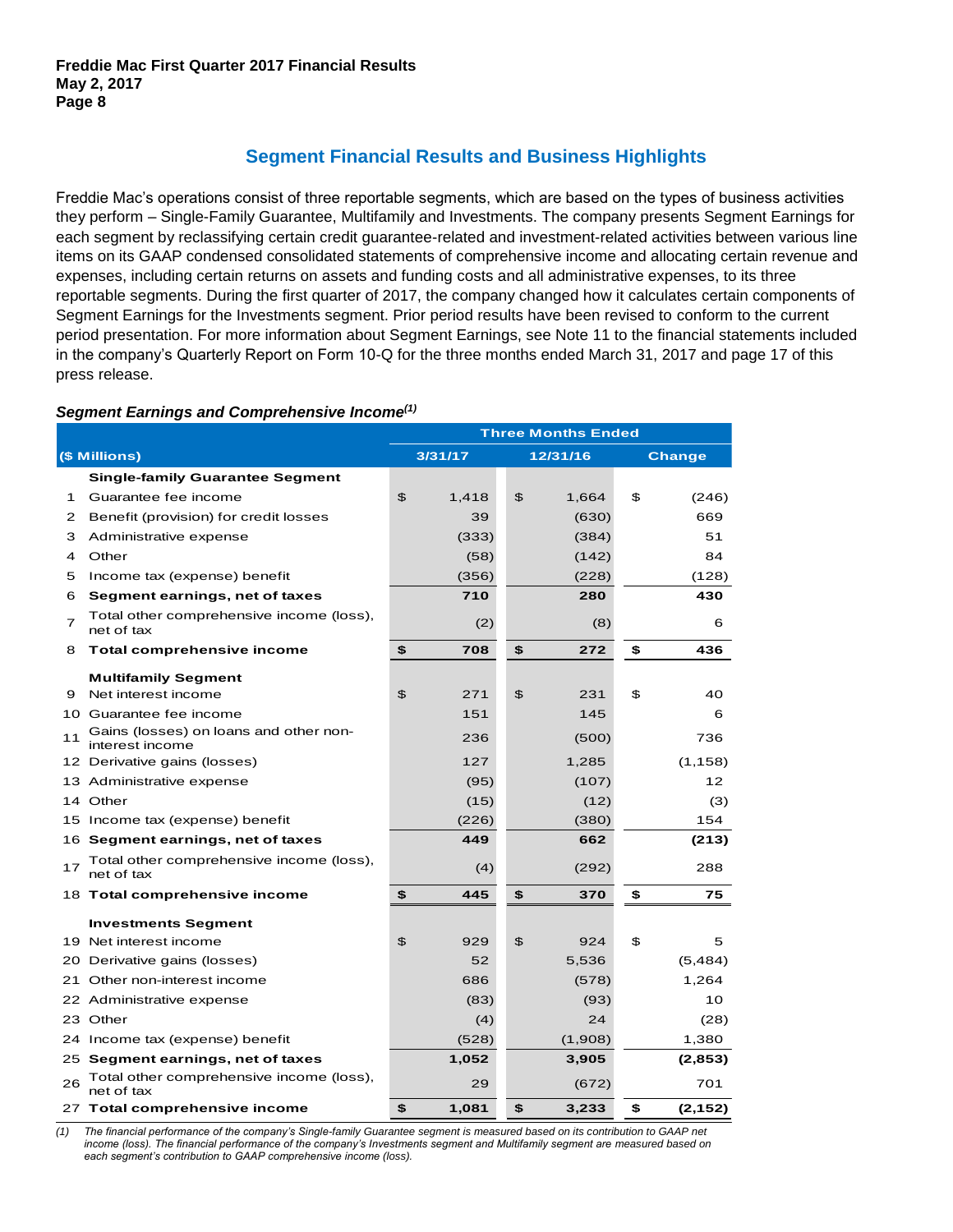### **Single-family Guarantee Segment**

*Providing liquidity to the U.S. housing market while continuing to transfer credit risk to the private market* 

#### Financial Results

- Single-family Guarantee segment earnings were \$710 million for the first quarter of 2017, an increase of \$430 million from the fourth quarter of 2016.
	- The increase in segment earnings primarily resulted from the shift to a benefit for credit losses in the first quarter of 2017 from a provision for credit losses in the fourth quarter of 2016, partially offset by lower single-family revenue driven by a decline in refinancing volumes as interest rates increased.

### Business Highlights

- Core book continued to grow and was 74 percent of the single-family credit guarantee portfolio at March 31, 2017.
	- HARP and other relief refinance loans represented 15 percent, while the legacy book declined to 11 percent.
- Average guarantee fees charged on new acquisitions were 44.2 basis points (net of the legislated 10 basis point guarantee fee remitted to Treasury as part of the Temporary Payroll Tax Cut Continuation Act of 2011) for the first quarter of 2017, up from 42.7 basis points in the fourth quarter of 2016.
	- Average guarantee fees on the single-family credit guarantee portfolio were 32.1 basis points, a decrease of 6.2 basis points from the fourth quarter of 2016, primarily due to lower single-family revenue driven by a decline in refinancing volumes as interest rates increased.
- Transferred a small portion of expected credit losses and a significant portion of the credit losses in a stressed economic environment on approximately \$65.4 billion in UPB of mortgage loans in the Core book during the first quarter of 2017.

### **Multifamily Segment**

*Providing financing for workforce housing while continuing to transfer credit risk to the private market*

#### Financial Results

- Multifamily segment comprehensive income was \$445 million for the first quarter of 2017, an increase of \$75 million from the fourth quarter of 2016.
	- The increase in comprehensive income was primarily driven by an increase in the held-for-sale portfolio balance and higher prepayment fee income, partially offset by lower mark-to-market gains in the first quarter of 2017.
		- Derivative gains (losses) for the Multifamily segment are largely offset by interest-rate related fair value changes of the loans and investment securities being economically hedged. As a result, there is minimal net impact on total comprehensive income for the Multifamily segment from interest-rate related derivatives.

#### Business Highlights

- New purchase volume of \$12.7 billion for the first quarter of 2017 declined 28 percent from the fourth quarter of 2016, while outstanding loan commitments increased \$2 billion to \$14 billion, reflecting strong market demand. The company expects the full-year volumes for 2017 to be consistent with 2016.
	- The capped multifamily new business activity for the first quarter of 2017 was \$6.9 billion.
		- $\circ$  The 2017 Conservatorship Scorecard goal is to maintain the dollar volume of annual multifamily new business activity at or below a production cap of \$36.5 billion.
- Executed 9 K Certificate and 3 SB (Small Balance) Certificate transactions that transferred a large majority of expected and stress credit losses associated with \$10 billion in UPB of loans during the first quarter of 2017.
- Provided financing for approximately 159,000 rental units in the first quarter of 2017.
	- 83 percent of the eligible units financed were affordable to families earning at or below area median incomes.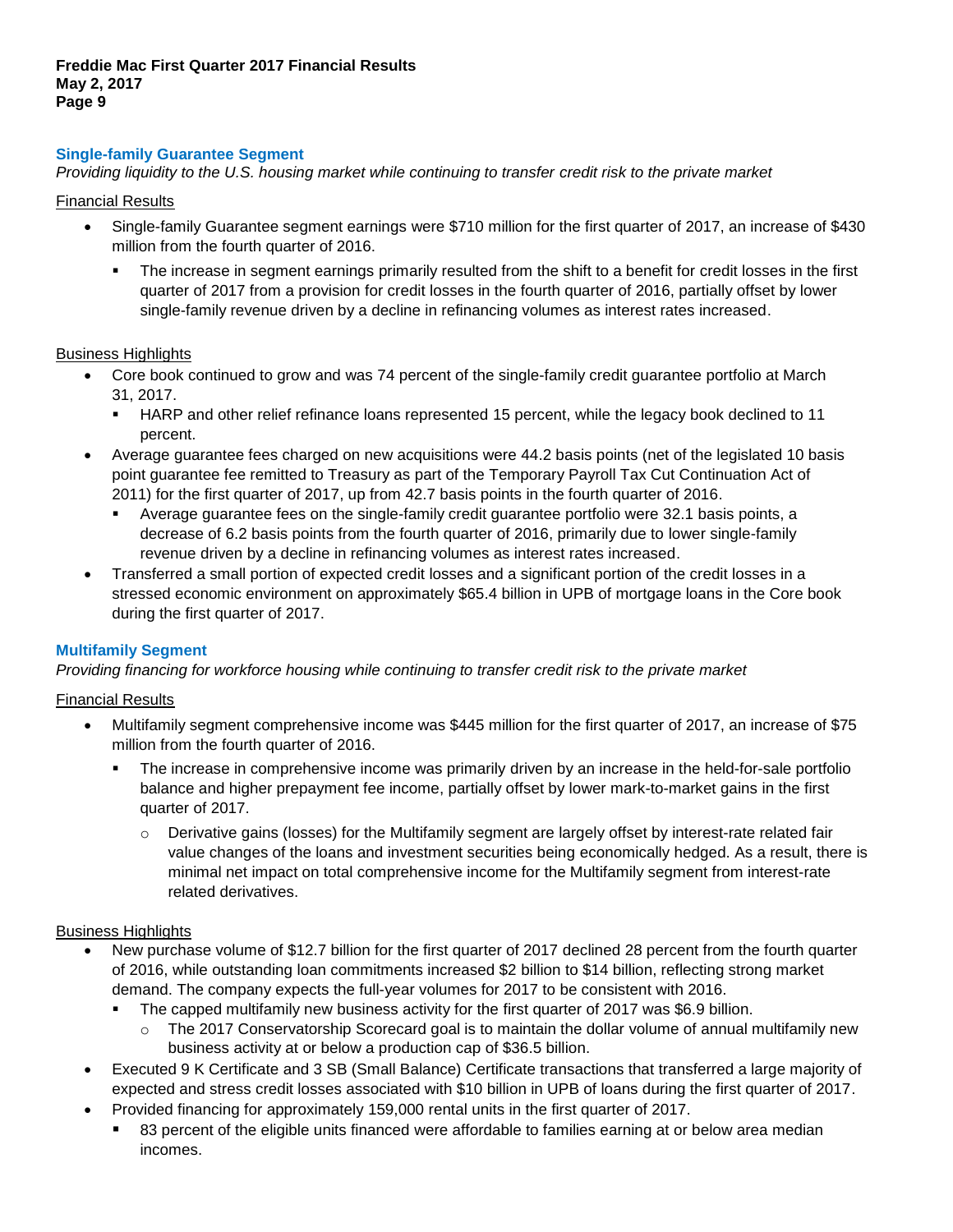### **Investments Segment**

*Enhancing the liquidity of the company's securities in the secondary mortgage market while reducing less liquid assets using an economically sensible approach*

Financial Results

- Investments segment comprehensive income was \$1.1 billion for the first quarter of 2017, a decrease of \$2.2 billion from the fourth quarter of 2016.
	- The decrease in comprehensive income was primarily driven by lower market-related gains as a result of slight increases in longer-term interest rates during the first quarter of 2017.
- On February 2, 2017, the company began using fair value hedge accounting for certain single-family mortgage loans, which reduced its GAAP earnings sensitivity to large interest rate movements by nearly 50 percent in the first quarter of 2017.

### Business Highlights

- Continued to actively reduce the balance of the company's mortgage-related investments portfolio, focusing on reducing the balance of less liquid assets. The Investments segment less liquid assets were \$76.0 billion at March 31, 2017, down \$3.2 billion, or 4 percent, from December 31, 2016, due to sales of \$2.3 billion of non-agency mortgage-related securities and ongoing portfolio liquidations.
- The Investments segment securitization pipeline assets, which represent performing single-family loans purchased for cash and held until securitized, were \$7.7 billion at March 31, 2017, down \$5.4 billion from December 31, 2016.
- Continued to maintain a presence in the agency mortgage-related securities market to strategically support the guarantee business.
	- Liquid assets held by the Investments segment were \$141.2 billion at March 31, 2017, or 63 percent of the portfolio.

### **Housing Market Support**

Freddie Mac supports the U.S. housing market by executing its charter mission to ensure credit availability for new and refinanced mortgages as well as rental housing and helping struggling homeowners avoid foreclosure.

**Preventing Foreclosures** – Freddie Mac continued to help struggling borrowers retain their homes or otherwise avoid foreclosure, completing approximately 18,000 single-family loan workouts in the first quarter of 2017.

**Mortgage Funding** – Freddie Mac provided approximately \$98 billion in liquidity to the market in the first quarter of 2017, funding:

- Nearly 368,000 single-family homes, approximately 208,000 of which were refinance loans; and
- Approximately 159,000 multifamily rental units.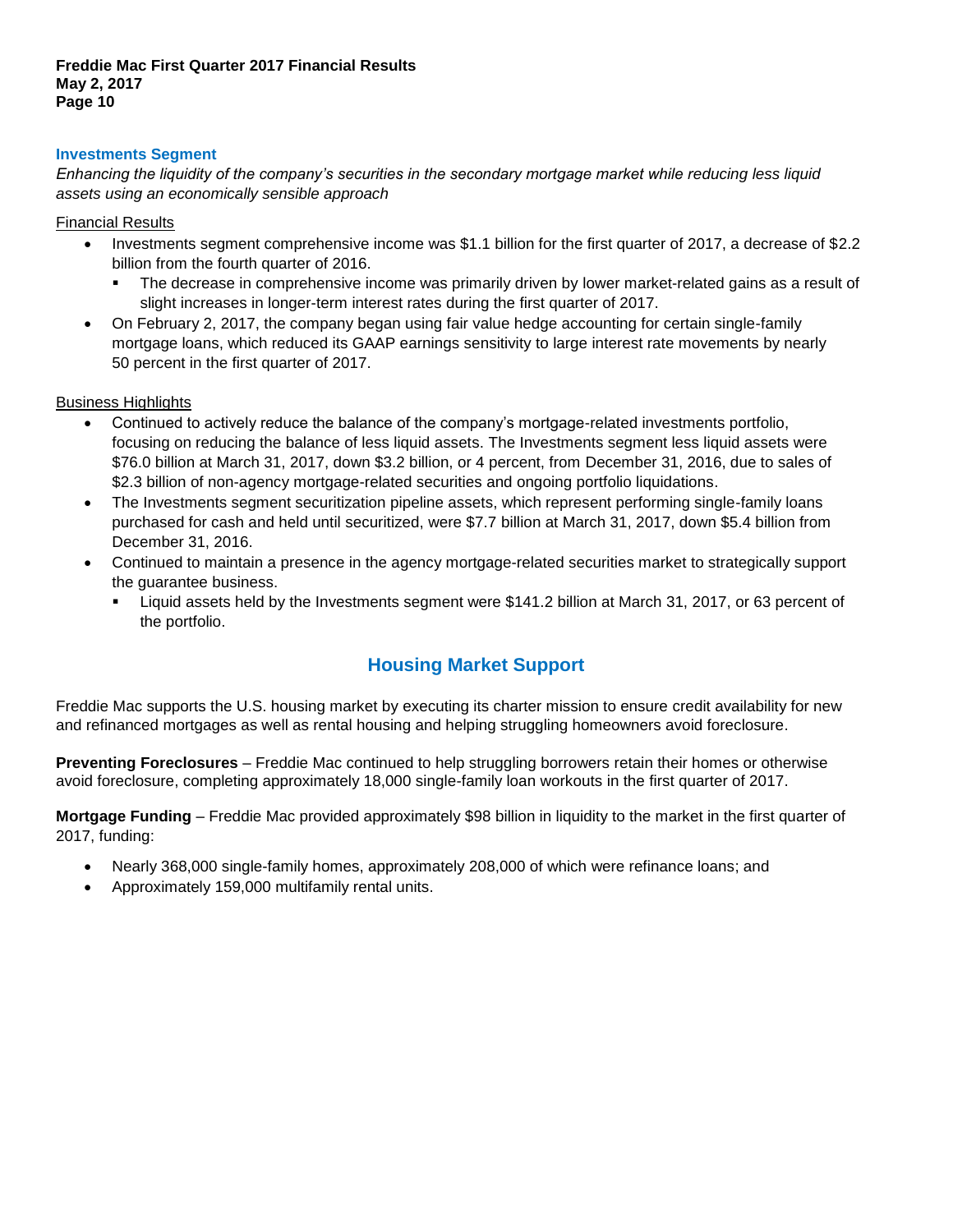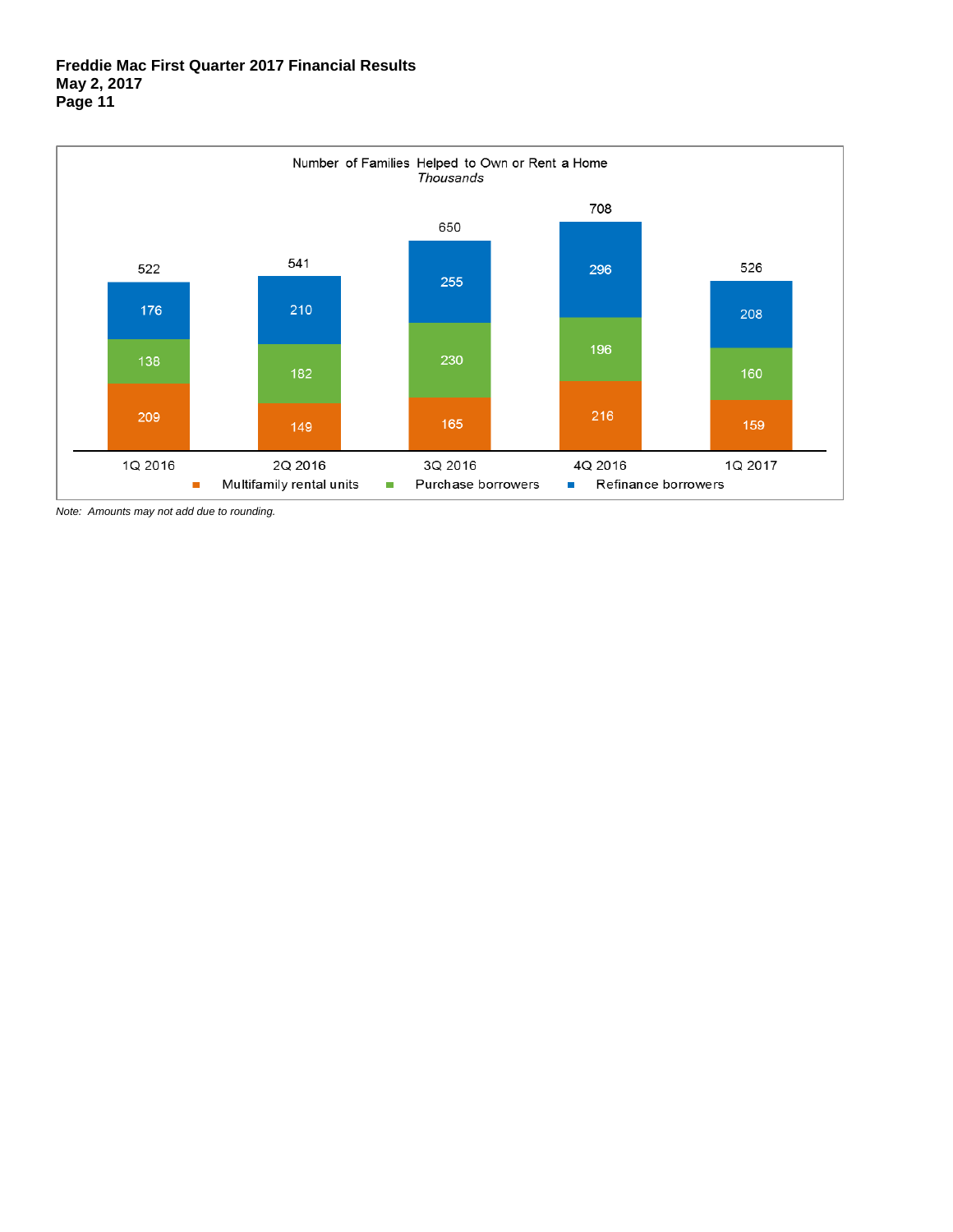# **About Freddie Mac's Conservatorship**

Since September 2008, Freddie Mac has been operating under conservatorship, with FHFA as Conservator. The support provided by Treasury pursuant to the Purchase Agreement enables the company to maintain access to the debt markets and have adequate liquidity to conduct its normal business operations.





*(1) Excludes the initial \$1 billion liquidation preference of senior preferred stock issued to Treasury in September 2008 as consideration for Treasury's funding commitment. The company received no cash proceeds as a result of issuing this initial \$1 billion liquidation preference of senior preferred stock. (2) Includes the scheduled June 2017 dividend obligation of \$2.2 billion.*

- Scheduled dividend obligation to Treasury in June 2017 will be \$2.2 billion, based on Freddie Mac's net worth of \$2.8 billion at March 31, 2017, less the 2017 capital reserve amount of \$600 million.
	- The applicable capital reserve amount is \$600 million for 2017 and will be zero beginning on January 1, 2018.
	- The declining capital reserve required under the terms of the Purchase Agreement (ultimately reaching zero in 2018) increases the risk of Freddie Mac having a negative net worth and thus being required to draw from Treasury.
- Aggregate cash dividends paid to Treasury will total \$108.2 billion (including the scheduled June 2017 dividend obligation), \$36.9 billion more than cumulative cash draws of \$71.3 billion received from Treasury through March 31, 2017.
- The amount of funding available to Freddie Mac under the Purchase Agreement remains unchanged at \$140.5 billion and will be reduced by any future draws.
- Treasury still maintains a liquidation preference of \$72.3 billion on the company's senior preferred stock as of March 31, 2017.
	- The payment of dividends does not reduce the outstanding liquidation preference under the Purchase Agreement.
	- Freddie Mac is not permitted to redeem the senior preferred stock prior to the termination of Treasury's funding commitment under the Purchase Agreement.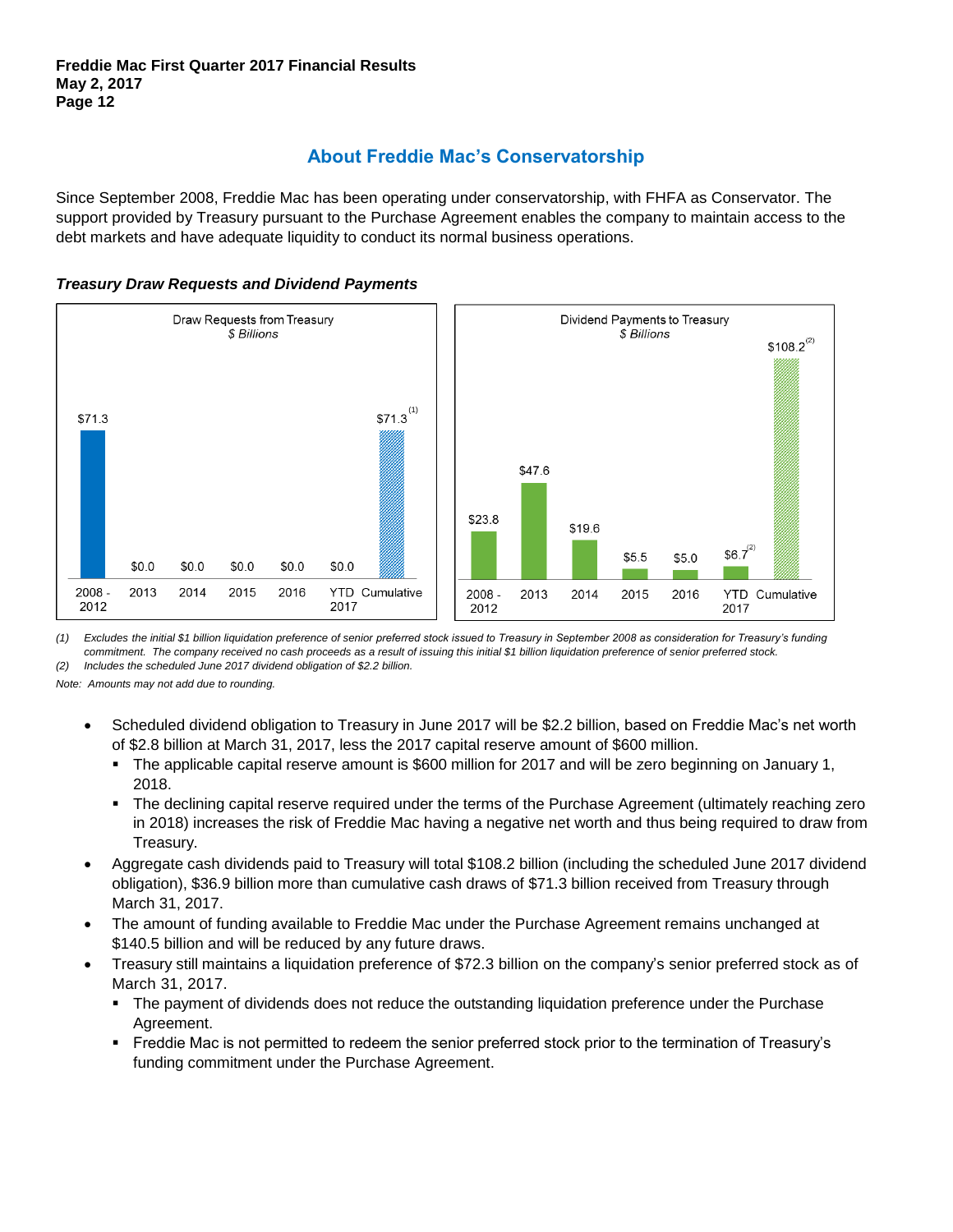## **Additional Information**

For more information, including that related to Freddie Mac's financial results, conservatorship and related matters, see the company's Quarterly Report on Form 10-Q for the quarter ended March 31, 2017, and the company's Financial Results Supplement. These documents are available on the Investor Relations page of the company's Web site at [www.FreddieMac.com/investors.](http://www.freddiemac.com/investors)

Additional information about Freddie Mac and its business is also set forth in the company's filings with the SEC, which are available on the Investor Relations page of the company's Web site at [www.FreddieMac.com/investors](http://www.freddiemac.com/investors) and the SEC's Web site at [www.sec.gov.](http://www.sec.gov/) Freddie Mac encourages all investors and interested members of the public to review these materials for a more complete understanding of the company's financial results and related disclosures.

### **Webcast Announcement**

Management will host a conference call at 9 a.m. Eastern Time on May 2, 2017 to discuss the company's results with the media. The conference call will be concurrently webcast. To access the live audio webcast, use the following link: http://edge.media-server.com/m/p/j6e3gu29. The replay will be available on the company's Web site at [www.FreddieMac.com/investors](http://www.freddiemac.com/investors) for approximately 30 days. All materials related to the call will be available on the Investor Relations page of the company's Web site at www.FreddieMac.com/investors.

**Media Contact: Lisa Gagnon (703) 903-3385 Investor Contact: Laurie Garthune (571) 382-4732**

\* \* \* \*

This press release contains forward-looking statements, which may include statements pertaining to the conservatorship, the company's current expectations and objectives for its Single-Family Guarantee, Multifamily and Investments segments, its efforts to assist the housing market, liquidity and capital management, economic and market conditions and trends, market share, the effect of legislative and regulatory developments and new accounting guidance, credit quality of loans the company owns or guarantees, the costs and benefits of the company's credit risk transfer transactions, and results of operations and financial condition on a GAAP, Segment Earnings, non-GAAP and fair value basis. Forward-looking statements involve known and unknown risks and uncertainties, some of which are beyond the company's control. Management's expectations for the company's future necessarily involve a number of assumptions, judgments and estimates, and various factors, including changes in market conditions, liquidity, mortgage spreads, credit outlook, actions by the U.S. government (including FHFA, Treasury and Congress), and the impacts of legislation or regulations and new or amended accounting guidance, could cause actual results to differ materially from these expectations. These assumptions, judgments, estimates and factors are discussed in the company's Annual Report on Form 10-K for the year ended December 31, 2016, Quarterly Report on Form 10-Q for the quarter ended March 31, 2017 and Current Reports on Form 8-K, which are available on the Investor Relations page of the company's Web site at www.FreddieMac.com/investors and the SEC's Web site at www.sec.gov. The company undertakes no obligation to update forward-looking statements it makes to reflect events or circumstances occurring after the date of this press release.

Freddie Mac makes home possible for millions of families and individuals by providing mortgage capital to lenders. Since its creation by Congress in 1970, the company has made housing more accessible and affordable for homebuyers and renters in communities nationwide. The company is building a better housing finance system for homebuyers, renters, lenders and taxpayers. Learn more at FreddieMac.com, Twitter @FreddieMac and Freddie Mac's blog FreddieMac.com/blog.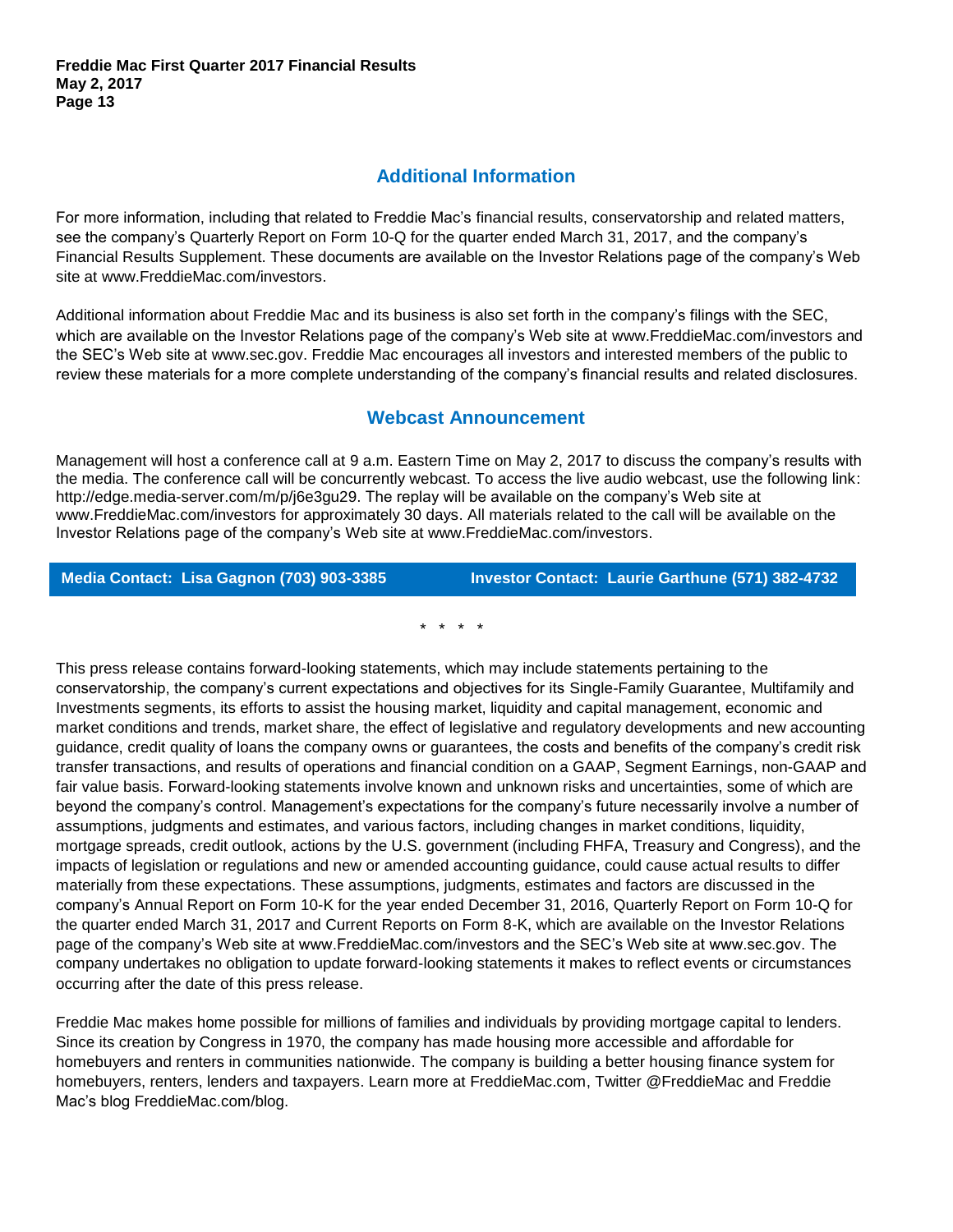#### **FREDDIE MAC CONDENSED CONSOLIDATED STATEMENTS OF COMPREHENSIVE INCOME (UNAUDITED)**

|                                                                                           | <b>Three Months Ended</b> |                                             |  |  |  |  |  |  |  |  |
|-------------------------------------------------------------------------------------------|---------------------------|---------------------------------------------|--|--|--|--|--|--|--|--|
|                                                                                           | March 31, 2017            | December 31, 2016                           |  |  |  |  |  |  |  |  |
|                                                                                           |                           | (in millions, except share-related amounts) |  |  |  |  |  |  |  |  |
| Interest income                                                                           |                           |                                             |  |  |  |  |  |  |  |  |
| Mortgage loans                                                                            | \$<br>15,965              | \$<br>14,987                                |  |  |  |  |  |  |  |  |
| Investments in securities                                                                 | 914                       | 932                                         |  |  |  |  |  |  |  |  |
| Other                                                                                     | 101                       | 83                                          |  |  |  |  |  |  |  |  |
| Total interest income                                                                     | 16,980                    | 16,002                                      |  |  |  |  |  |  |  |  |
| Interest expense                                                                          | (13, 142)                 | (12,072)                                    |  |  |  |  |  |  |  |  |
| Expense related to derivatives                                                            | (43)                      | (45)                                        |  |  |  |  |  |  |  |  |
| Net interest income                                                                       | 3,795                     | 3,885                                       |  |  |  |  |  |  |  |  |
| Benefit (provision) for credit losses                                                     | 116                       | (326)                                       |  |  |  |  |  |  |  |  |
| Net interest income after benefit (provision) for credit losses                           | 3,911                     | 3,559                                       |  |  |  |  |  |  |  |  |
|                                                                                           |                           |                                             |  |  |  |  |  |  |  |  |
| Non-interest income (loss)                                                                |                           |                                             |  |  |  |  |  |  |  |  |
| Gains on extinguishment of debt                                                           | 218                       | 55                                          |  |  |  |  |  |  |  |  |
| Derivative gains (losses)                                                                 | (302)                     | 6,381                                       |  |  |  |  |  |  |  |  |
| Net Impairment of available-for-sale securities recognized in<br>earnings                 | (13)                      | (53)                                        |  |  |  |  |  |  |  |  |
| Other gains (losses) on investment securities recognized in                               | 56                        | (1, 140)                                    |  |  |  |  |  |  |  |  |
| earnings                                                                                  |                           |                                             |  |  |  |  |  |  |  |  |
| Other income (loss)                                                                       | 415                       | (273)                                       |  |  |  |  |  |  |  |  |
| Non-interest income                                                                       | 374                       | 4,970                                       |  |  |  |  |  |  |  |  |
| Non-interest expense                                                                      |                           |                                             |  |  |  |  |  |  |  |  |
| Salaries and employee benefits                                                            | (275)                     | (262)                                       |  |  |  |  |  |  |  |  |
| Professional services                                                                     | (112)                     | (142)                                       |  |  |  |  |  |  |  |  |
| Occupancy expense                                                                         | (13)                      | (25)                                        |  |  |  |  |  |  |  |  |
| Other administrative expense                                                              | (111)                     | (155)                                       |  |  |  |  |  |  |  |  |
| Total administrative expense                                                              | (511)                     | (584)                                       |  |  |  |  |  |  |  |  |
| Real estate owned operations expense                                                      | (56)                      | (118)                                       |  |  |  |  |  |  |  |  |
| Temporary Payroll Tax Cut Continuation Act of 2011 expense                                | (321)                     | (307)                                       |  |  |  |  |  |  |  |  |
| Other expense                                                                             | (76)                      | (157)                                       |  |  |  |  |  |  |  |  |
| Non-interest expense                                                                      | (964)                     | (1, 166)                                    |  |  |  |  |  |  |  |  |
| Income before income tax (expense)                                                        | 3,321                     | 7,363                                       |  |  |  |  |  |  |  |  |
| Income tax (expense)                                                                      | (1, 110)                  | (2, 516)                                    |  |  |  |  |  |  |  |  |
| Net income                                                                                | 2,211                     | 4,847                                       |  |  |  |  |  |  |  |  |
| Other comprehensive income (loss), net of taxes and<br>reclassification adjustments:      |                           |                                             |  |  |  |  |  |  |  |  |
| Changes in unrealized gains (losses) related to available-for-                            | (2)                       | (1,006)                                     |  |  |  |  |  |  |  |  |
| sale securities                                                                           |                           |                                             |  |  |  |  |  |  |  |  |
| Changes in unrealized gains related to cash flow hedge<br>relationships                   | 28                        | 46                                          |  |  |  |  |  |  |  |  |
| Changes in defined benefit plans                                                          | (3)                       | (12)                                        |  |  |  |  |  |  |  |  |
| Total other comprehensive income (loss), net of taxes and<br>reclassification adjustments | 23                        | (972)                                       |  |  |  |  |  |  |  |  |
| Comprehensive income                                                                      | \$<br>2,234               | \$<br>3,875                                 |  |  |  |  |  |  |  |  |
| Net income                                                                                | \$<br>2,211               | \$<br>4,847                                 |  |  |  |  |  |  |  |  |
| Undistributed net worth sweep and senior preferred stock<br>dividends                     | (2, 234)                  | (4, 475)                                    |  |  |  |  |  |  |  |  |
| Net income (loss) attributable to common stockholders                                     | \$<br>(23)                | \$<br>372                                   |  |  |  |  |  |  |  |  |
| Net income (loss) per common share - basic and diluted                                    | \$<br>(0.01)              | \$<br>0.11                                  |  |  |  |  |  |  |  |  |
| Weighted average common shares outstanding (in millions) -                                |                           |                                             |  |  |  |  |  |  |  |  |
| basic and diluted                                                                         | 3,234                     | 3,234                                       |  |  |  |  |  |  |  |  |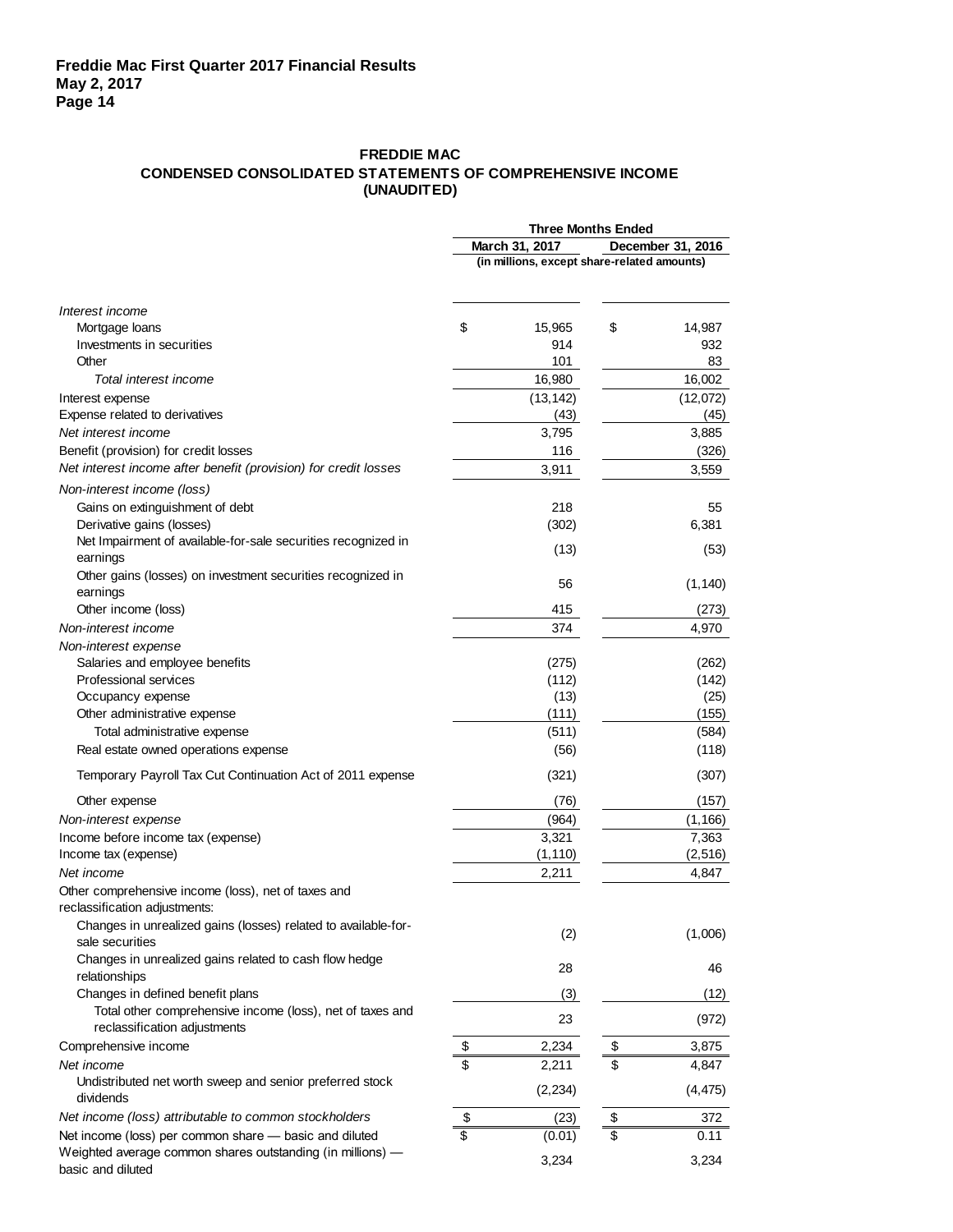### **FREDDIE MAC CONDENSED CONSOLIDATED BALANCE SHEETS (UNAUDITED)**

|                                                                             | March 31, 2017                              |                          | December 31, 2016      |  |  |  |
|-----------------------------------------------------------------------------|---------------------------------------------|--------------------------|------------------------|--|--|--|
|                                                                             | (in millions, except share-related amounts) |                          |                        |  |  |  |
| <b>Assets</b>                                                               |                                             |                          |                        |  |  |  |
| Cash and cash equivalents                                                   | \$<br>10,679                                | \$                       | 12,369                 |  |  |  |
| Restricted cash and cash equivalents                                        | 1,837                                       |                          | 9,851                  |  |  |  |
| Securities purchased under agreements to resell                             | 51,257                                      |                          | 51,548                 |  |  |  |
| Investments in securities, at fair value                                    | 108,627                                     |                          | 111,547                |  |  |  |
| Mortgage loans held-for-sale (includes \$17,687 and \$16,255 at fair value) | 19,666                                      |                          | 18,088                 |  |  |  |
| Mortgage loans held-for-investment (net of allowance for loan losses of     | 1,807,950                                   |                          | 1,784,915              |  |  |  |
| \$12,739 and \$13,431)                                                      |                                             |                          |                        |  |  |  |
| Accrued interest receivable                                                 | 6,221                                       |                          | 6,135                  |  |  |  |
| Derivative assets, net                                                      | 569                                         |                          | 747                    |  |  |  |
| Deferred tax assets, net                                                    | 15,806                                      |                          | 15,818                 |  |  |  |
| Other assets (includes \$2,474 and \$2,408 at fair value)                   | 9,696                                       |                          | 12,358                 |  |  |  |
| Total assets                                                                | \$<br>2,032,308                             | $\overline{\mathcal{E}}$ | 2,023,376              |  |  |  |
| <b>Liabilities and equity</b>                                               |                                             |                          |                        |  |  |  |
| Liabilities                                                                 |                                             |                          |                        |  |  |  |
| Accrued interest payable                                                    | \$<br>5,897                                 | \$                       | 6,015                  |  |  |  |
| Debt, net (includes \$6,253 and \$6,010 at fair value)                      | 2,018,444                                   |                          | 2,002,004              |  |  |  |
| Derivative liabilities, net                                                 | 335                                         |                          | 795                    |  |  |  |
| Other liabilities                                                           | 4,798                                       |                          | 9,487                  |  |  |  |
| <b>Total liabilities</b>                                                    | 2,029,474                                   |                          | $\overline{2,}018,301$ |  |  |  |
| Commitments and contingencies                                               |                                             |                          |                        |  |  |  |
| Equity                                                                      |                                             |                          |                        |  |  |  |
| Senior preferred stock                                                      | 72,336                                      |                          | 72,336                 |  |  |  |
| Preferred stock, at redemption value                                        | 14,109                                      |                          | 14,109                 |  |  |  |
| Common stock, \$0.00 par value, 4,000,000,000 shares authorized,            |                                             |                          |                        |  |  |  |
| 725,863,886 shares issued and 650,054,731 shares and 650,046,828            |                                             |                          |                        |  |  |  |
| shares outstanding                                                          |                                             |                          |                        |  |  |  |
| Additional paid-in capital                                                  |                                             |                          |                        |  |  |  |
| Retained earnings (accumulated deficit)                                     | (80, 207)                                   |                          | (77, 941)              |  |  |  |
| AOCI, net of taxes, related to:                                             |                                             |                          |                        |  |  |  |
| Available-for-sale securities (includes \$716 and \$782, related to net     |                                             |                          |                        |  |  |  |
| unrealized gains on securities for which other-than-temporary               | 913                                         |                          | 915                    |  |  |  |
| impairment has been recognized in earnings)                                 |                                             |                          |                        |  |  |  |
| Cash flow hedge relationships                                               | (452)                                       |                          | (480)                  |  |  |  |
| Defined benefit plans                                                       | 18                                          |                          | 21                     |  |  |  |
| Total AOCI, net of taxes                                                    | 479                                         |                          | 456                    |  |  |  |
| Treasury stock, at cost, 75,809,155 shares and 75,817,058 shares            | (3,883)                                     |                          | (3,885)                |  |  |  |
| Total equity                                                                | 2,834                                       |                          | 5,075                  |  |  |  |
| Total liabilities and equity                                                | \$<br>2,032,308                             | \$                       | 2,023,376              |  |  |  |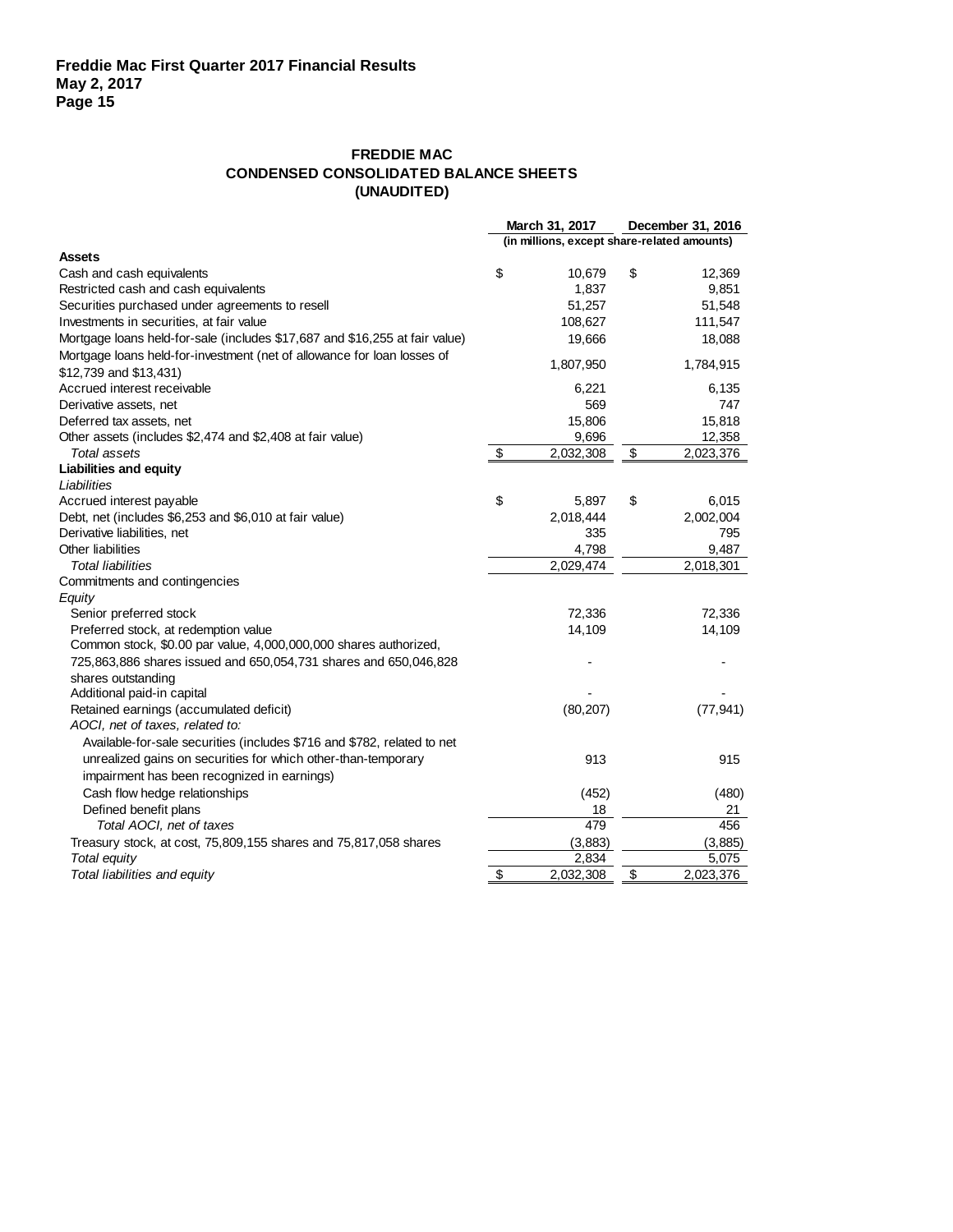#### Freddie Mac Non-GAAP Reconciliations \$ Millions, Pre-Tax

| Reconciliation of GAAP Net Interest Income to Adjusted Net Interest Income |                                                                                  |    |          |         |         |             |       |         |         |  |           |
|----------------------------------------------------------------------------|----------------------------------------------------------------------------------|----|----------|---------|---------|-------------|-------|---------|---------|--|-----------|
|                                                                            |                                                                                  |    | 1Q 2016  | 2Q 2016 |         | 3Q 2016     |       | 4Q 2016 |         |  | 1Q 2017   |
|                                                                            | <b>GAAP Net Interest Income</b>                                                  | \$ | 3.405    | S.      | 3.443   | 3,646<br>S. |       | S.      | 3,885   |  | \$3,795   |
|                                                                            | Reclassifications:                                                               |    |          |         |         |             |       |         |         |  |           |
|                                                                            | 2 Guarantee fee income reclassified out of net interest income $(1)$ , $(2)$     |    | (1,555)  |         | (1,781) | (1,935)     |       |         | (1,970) |  | (1,741)   |
|                                                                            | 3 Accrual of periodic cash settlements reclassified into net interest income (3) |    | (490)    |         | (420)   |             | (416) |         | (434)   |  | (467)     |
|                                                                            | 4 Other reclassifications <sup>(4)</sup>                                         |    | (78)     |         | (35)    |             | (106) |         | (325)   |  | (387)     |
|                                                                            | Total reclassifications                                                          | \$ | (2, 124) | -SS     | (2,236) | (2, 456)    |       |         | (2,730) |  | \$(2,595) |
|                                                                            | 6 Adjusted Net Interest Income                                                   |    | 1,281    |         | 1,207   | S.          | 1,190 | -SS     | 1,155   |  | 1.200     |

|    | *<br>Reconciliation of GAAP Guarantee Fee Income to Adjusted Guarantee Fee Income                             |     |         |     |       |              |       |               |       |  |       |  |  |  |         |  |         |  |         |  |         |
|----|---------------------------------------------------------------------------------------------------------------|-----|---------|-----|-------|--------------|-------|---------------|-------|--|-------|--|--|--|---------|--|---------|--|---------|--|---------|
|    |                                                                                                               |     | 1Q 2016 |     |       |              |       |               |       |  |       |  |  |  | 2Q 2016 |  | 3Q 2016 |  | 4Q 2016 |  | 1Q 2017 |
|    | 7 GAAP Guarantee Fee Income*                                                                                  | \$. | 110     | \$. | 124   | $\mathbb{S}$ | 133   | <sup>\$</sup> | 146   |  | 149   |  |  |  |         |  |         |  |         |  |         |
|    | Reclassifications:                                                                                            |     |         |     |       |              |       |               |       |  |       |  |  |  |         |  |         |  |         |  |         |
|    | 8 Guarantee fee income reclassified from net interest income (1), (2)                                         |     | 1,555   |     | 1.781 |              | 1,935 |               | 1,970 |  | 1,741 |  |  |  |         |  |         |  |         |  |         |
|    | 9 Temporary Payroll Tax Cut Continuation Act of 2011 expense reclassified from other non-interest expense (5) |     | (272)   |     | (280) |              | (293) |               | (307) |  | (321) |  |  |  |         |  |         |  |         |  |         |
| 10 | Total reclassifications                                                                                       |     | 1.283   |     | 1.501 |              | 1.642 |               | 1,663 |  | 1,420 |  |  |  |         |  |         |  |         |  |         |
|    | 11 Adjusted Guarantee Fee Income                                                                              |     | 1,393   |     | 1,625 | - 35         | 1.775 | - \$          | 1,809 |  | 1.569 |  |  |  |         |  |         |  |         |  |         |

\* Guarantee fee income on a GAAP basis is included in Other income (loss) on Freddie Mac's condensed consolidated statements of comprehensive income.

Note: Columns may not add due to rounding.

For notes on reclassifications, see page 17 of this press release.